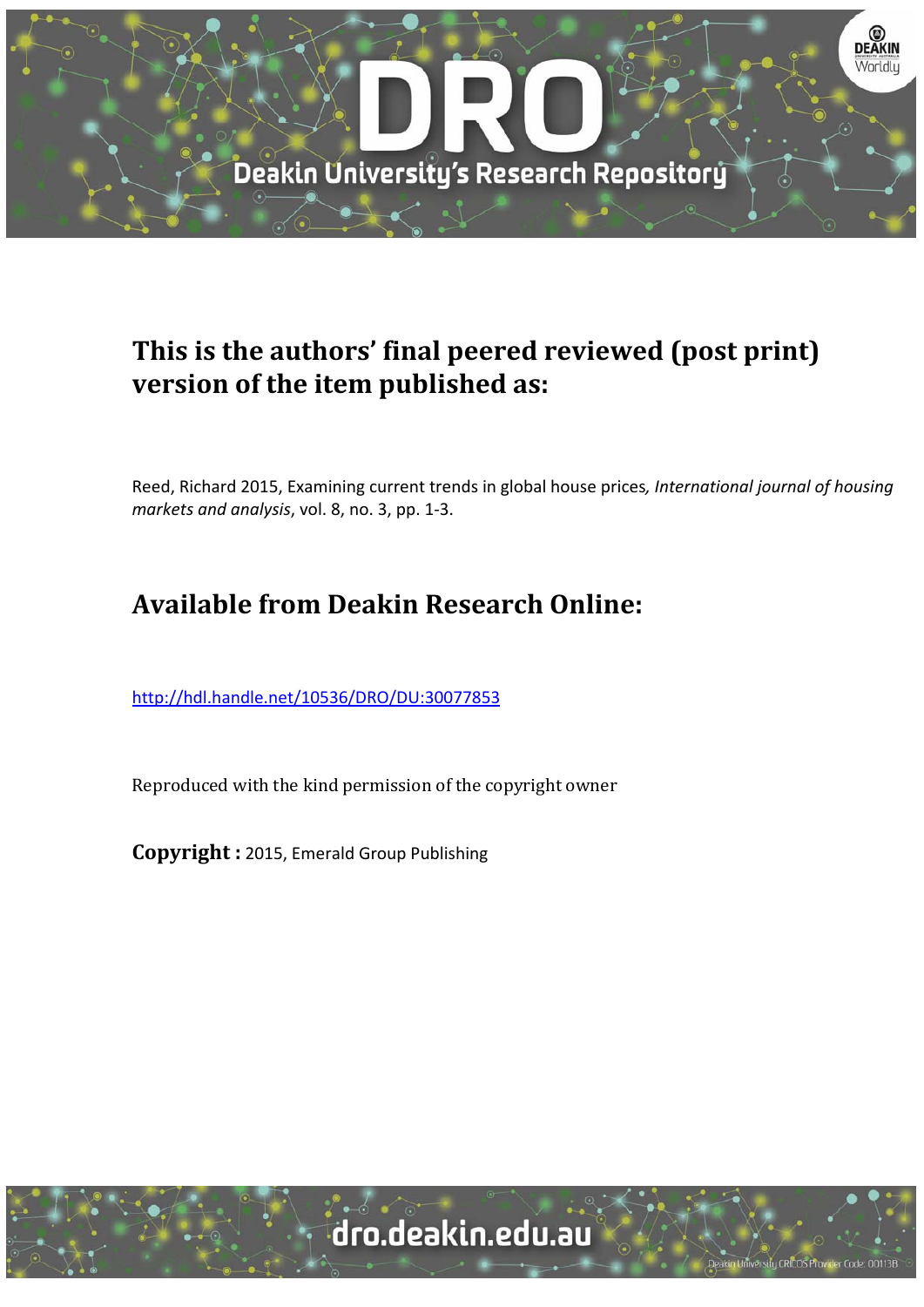# Examining current trends in global house prices

### **Richard Reed**

### *Faculty of Business and Law, Deakin University, Melbourne, Australia*

This examination of recent trends in house prices in developed markets enables a comparison in the post‐global financial crisis (GFC) recovery era. As expected, certain markets have recovered well following widespread incentive schemes, which have incorporated sustained record of low interest rates. The concern for some markets (e.g. Sydney) is the formation of a housing bubble and the creation of a boom‐bust scenario. The focus is placed on global cities of Sydney, London and Paris, as well as the aggregate US market. Most importantly, the data is up-to-date, and it will allow a broad comparison between each market and where they are in the current market cycle.

The Sydney housing market is the starting point, as this market is extremely buoyant with demand far outstripping supply, resulting is a sharp increase in house prices. According to ABS (2015) the level of house prices rose 3.4 per cent in the December quarter of 2014, following a 2.5 per cent rise in the September quarter of 2014 and a 3.5 per cent rise in the June quarter of 2014. Overall, this equated to a 12.2 per cent increase in house prices for the year to December 2015, where multilevel apartments or condominiums contributed the most to the increase. A slightly longer upward trend can be observed in Figure 1 which commenced in December 2011. The mortgage lending rate has been the lowest for 40 years, although a record number of foreign investors have also entered the Sydney market. The period of the upward trajectory in house prices requires further research.

#### House price index - Sydney 140 135 130 125  $120$ Index 115 110 105 100 95 90  $Oct-12$ Oct-13 Jun-14  $\Xi$ Dec-12 Dec-13  $\text{Mg-14}$ Oct-14  $\approx$  $\mathfrak{u}$  $\mathbf{r}$  $\overline{12}$  $\frac{3}{2}$  $\tilde{c}$  $\omega$  $\tilde{c}$ ă, 콬 san lugéb. Apr. **Jec**do. Apr-Ś ė Ŝ ģ. Quarter



Figure 1

The house price index (HPI) for London (Figure 2) can be divided into three periods. The first period (2004‐2008) indicates gradual growth in house values occurred, followed by a sharp increase in values during 2007. The second period follows GFC in 2007 and the lagged decrease in values during 2008, commonly referred to as the property bubble bursting or a property crash. The third and final period occurred in the post‐GFC era from 2009 until early 2015, with house values rose sharply,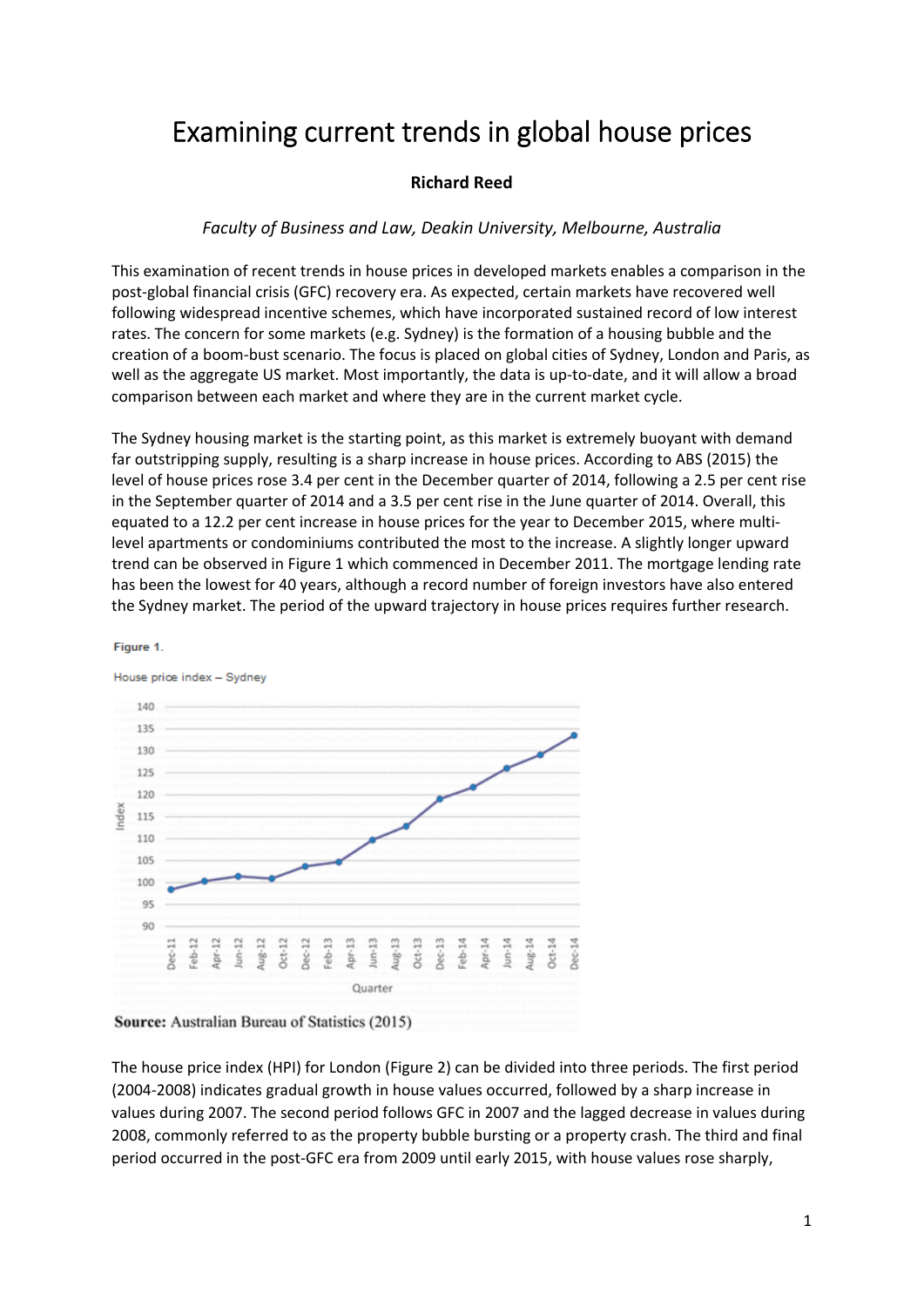especially since 2011. Reference should be made to the same period (2011‐2015) in Figure 1 where there appears to be a correlation between Sydney and London house prices over this period.

#### Figure 2.



Source: Office of National Statistics (2015)

In Figure 3 for the Paris HPI, the emphasis is placed on the recent house price trends for Paris twelve month periods and also covering consecutive quarters. The longer-term trend confirms a decrease of 2‐3 per cent commencing in September 2013 until March 2015, although the shorter quarterly trend suggests the decrease in house values is less in 2015 in comparison to observations in 2014.





Source: National Institute of Statistics and Economic Studies (2015)

The trend for median values for the USA are shown in Figure 4 for the period from January 2013 until early 2015. An overall observation is the sustained gradual upward trend with minor exceptions noted. The regularity of the smaller cycles can be noted, including a sharp dip in September 2014; however, the recovery from each dip was immediate. This type of aggregate data is difficult to